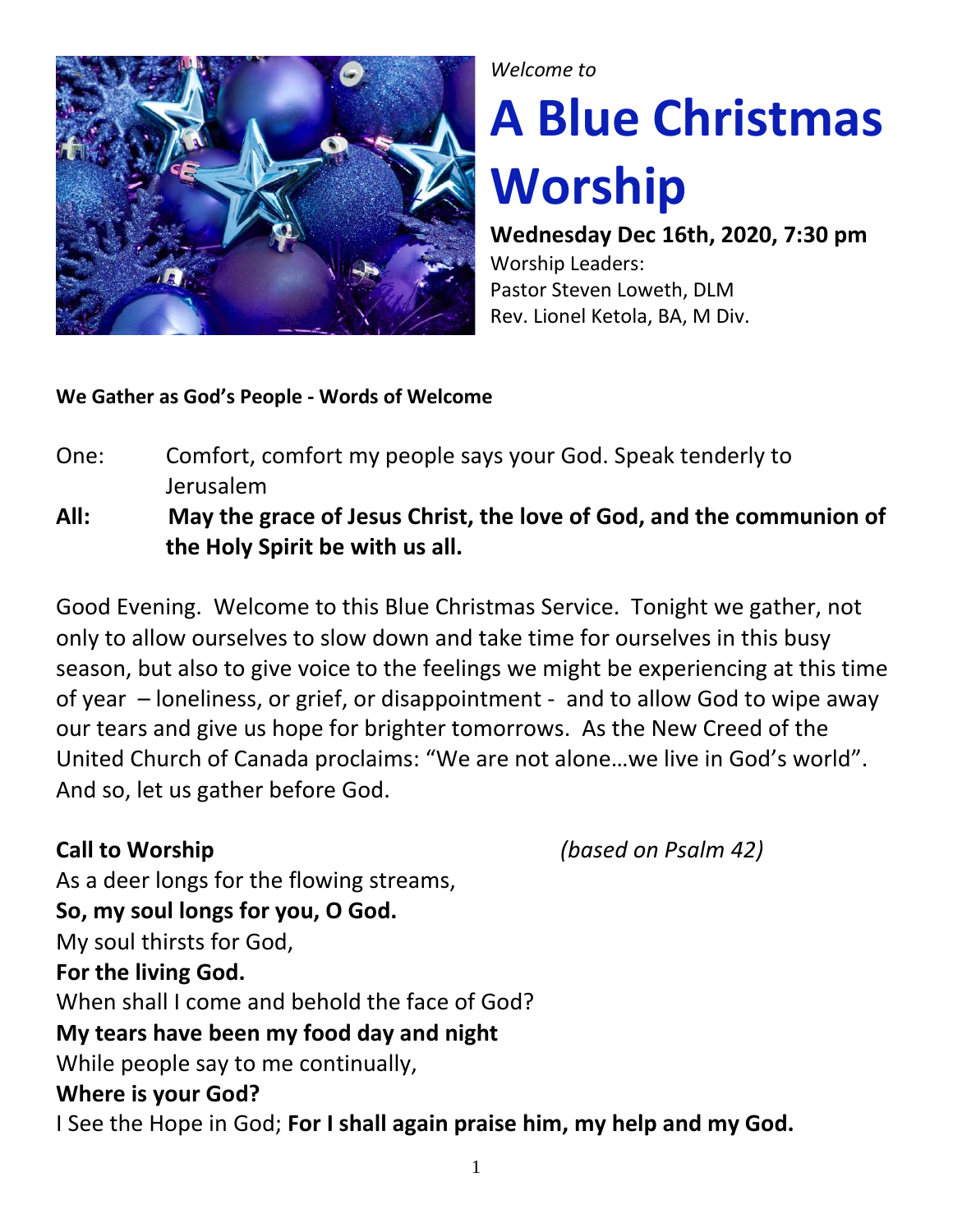# **Opening Prayer**

Loving God, in Jesus Christ you showed yourself to be a compassionate God, which means that you suffer with us. In the quiet of the evening we come trusting that you hear our prayers…those which we voice aloud and those we utter with sighs too deep for words. We gather in the quiet of evening with friends and strangers, seeking your peace and comfort. In your love you accept us as we are…but you never leave us as we once were. Transform our sorrows, O God, that soon our only tears will be tears of joy and thanksgiving for all that you have done for us. We ask this in the name of Jesus Christ, God-With-Us, our Emmanuel. Amen.

Hymn O Come, O Come, Emmanuel (Instrumental)

# **We Listen for God's Word**

# **Meditation**

O Come, O Come Emmanuel and ransom captive Israel that mourns in lowly exile here…until the son of God appear.

Christmas is a time of joy…We rejoice because God has come to us in Jesus Christ…but what a lot of people forget is that…if God's people rejoiced at the coming of Emmanuel…it was because they also knew what it was to suffer. Israel's history was full of sorrow…from the Exodus in Egypt to the exile in Babylon about which we just sang …to the Roman occupation of Jesus' day. God's people knew what it was to feel lost…to feel like God had abandoned them…to feel that they didn't deserve all that life had dealt them.

But the prophets came announcing that, not only had God not abandoned them, but that God indeed would come to them personally, wipe away their tears…and give them new life.

# **Silence**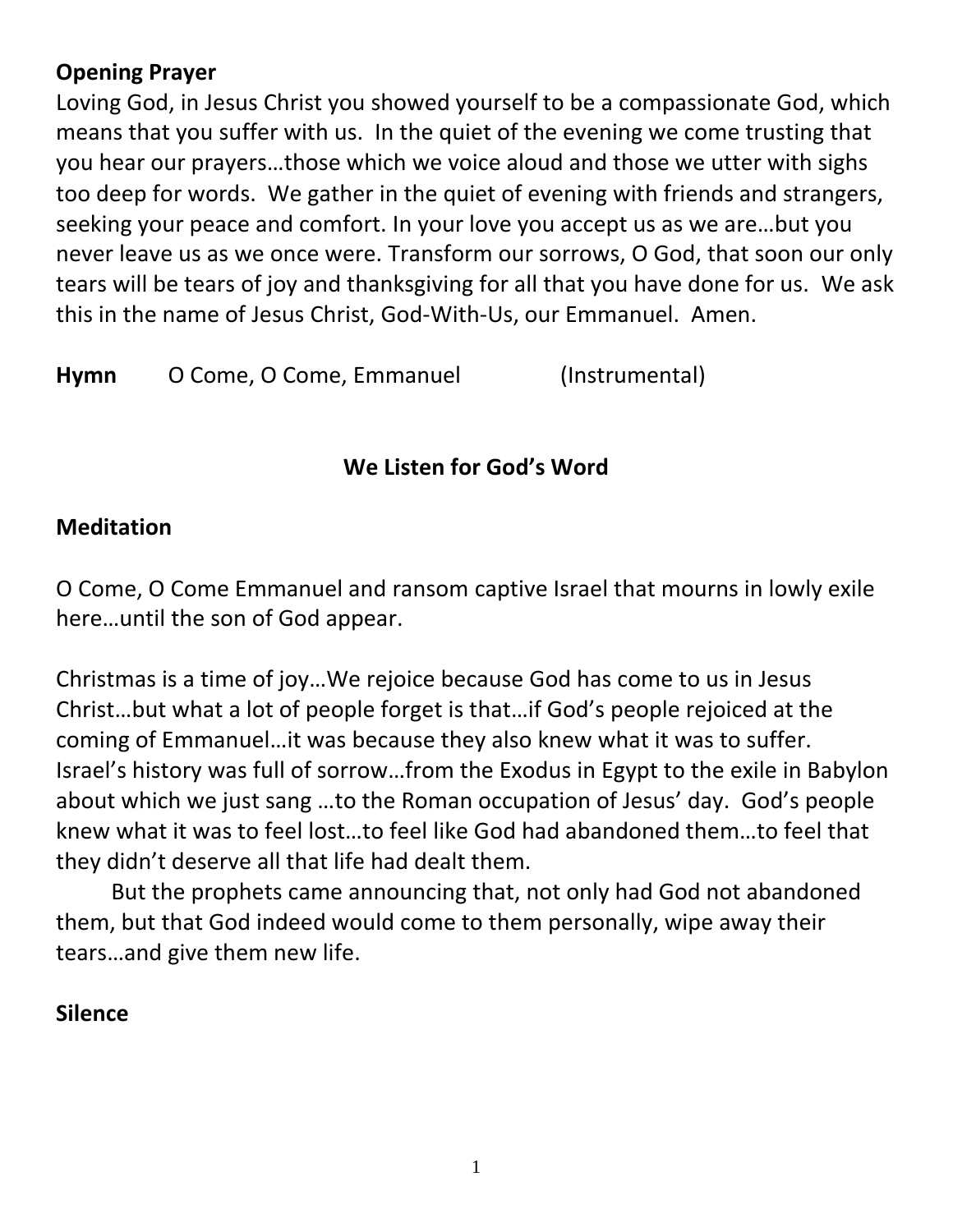# **Reading: Isaiah 25: 8-9 Heather Ashton**

Then the Lord God will wipe away the tears from all faces, and the disgrace of his people he will take away from all the earth, for the Lord has spoken. It will be said on that day, Lo, this is our God; we have waited for him, so that he might save us. This is the Lord for whom we have waited; let us be glad and rejoice in his salvation.

# **Meditation**

And so, even as we acknowledge our sadness this night…perhaps even our own fear that God has abandoned us forever…let us also open ourselves to the hope that can be found in God's promises to us. Let us pray :

# **Prayer**

**We open our hands to you, Tender God,** 

**We open our hands to you in prayer, aware of each breath you offer, aware of your calming presence.**

**We offer you our tears.**

**The unexpected tears shed in the middle of crowded places;**

**We offer you our tears and look forward with hope to a time when our tears will be tears of joy. Amen.**

# **Silence**

# **Reading: Mark 1 : 1-3 Mary Slate**

The beginning of the good news of Jesus Christ, the Son of God. As it is written in the prophet Isaiah," See, I am sending my messenger ahead of you, who will prepare your way; the voice of one crying out in the wilderness: "Prepare the way of the Lord, make his paths straight,' "

# **Meditation**

Mark's Gospel does not begin with angels whispering in Mary's ear. There are no shepherds watching their flocks by night; no wise men from the east following a star; no big-eyed animals standing around a straw-stuffed manger.

1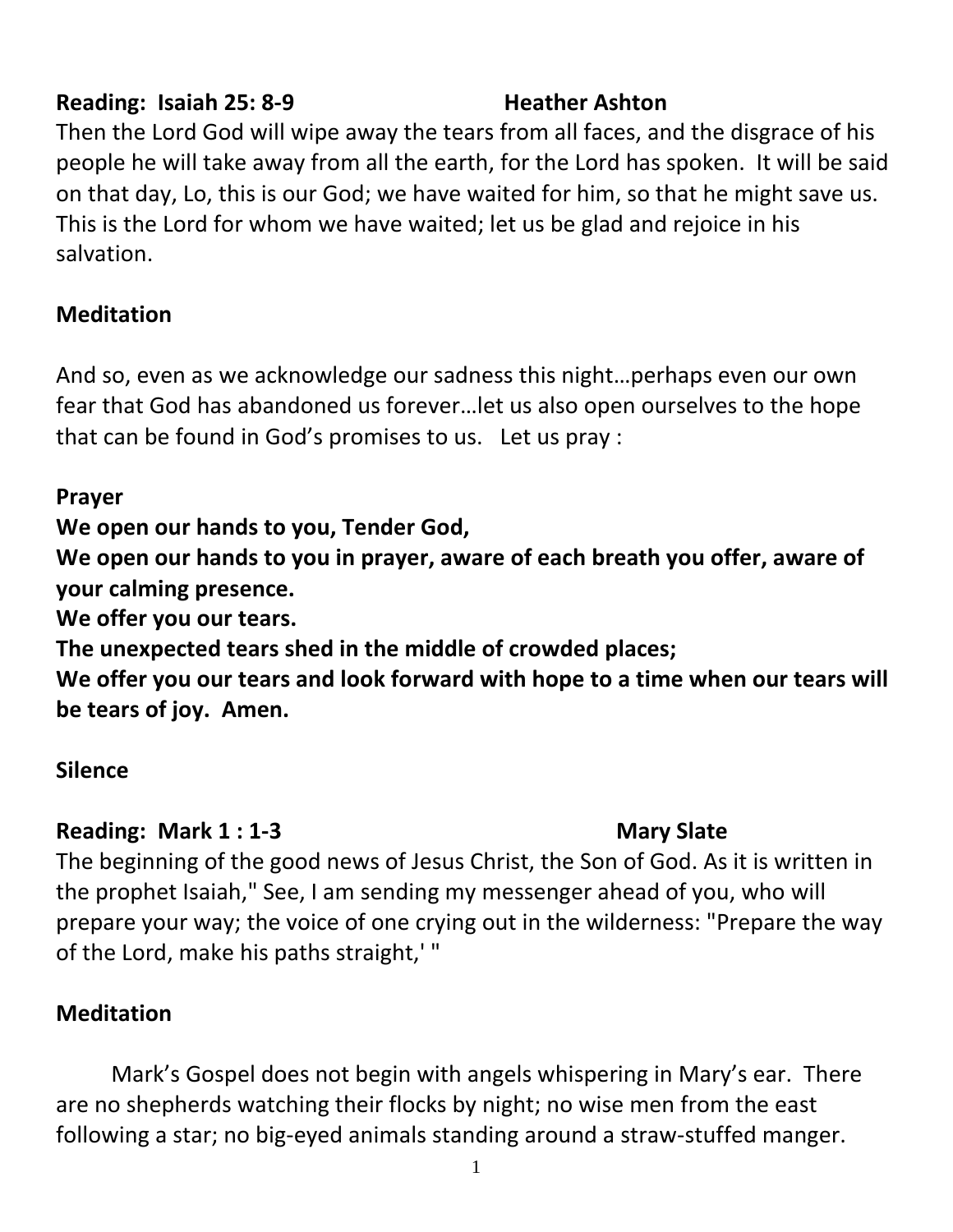For Mark the Good News of Jesus Christ begins in the wilderness in Judea, with an old-time prophet named John. And that is Good News for us. You see, Jesus Christ comes to us…not just in those moments when life is neat and tidy…Hallmark Card perfect…Jesus Christ comes to us in the wilderness times of our life…times of death, times of loneliness, times of grief and loss…. Jesus comes to us in the wilderness so that our tears can become streams that water the dry ground and allow new life to emerge where there was once no life.

The road out of grief and loneliness towards new life in Christ is a road that begins in the dark and lonely desert places of our lives. Hope is found when we name those dark places and give them to God who commanded that every lofty mountain be made low; that crooked places in us be made straight; Let us name, in silence, those lonely desert places – the places of broken relationships, broken promises, the rough and painful places in our lives…the rocky roads that seem to hard to navigate. Let us open our desert spaces to God in confidence that even there, God can cause new life to spring forth.

### **Silence**

**Hymn** On Jordan's Bank VU # 20 v. 1-4

### **Reading: Matthew 1:18-24 Heather Ashton**

Now the birth of Jesus the Messiah took place in this way. When his mother Mary had been engaged to Joseph, but before they lived together, she was found to be with child from the Holy Spirit. Her husband Joseph, being a righteous man and unwilling to expose her to public disgrace, planned to dismiss her quietly. But just when he had resolved to do this, an angel of the Lord appeared to him in a dream and said, "Joseph, son of David, do not be afraid to take Mary as your wife, for the child conceived in her is from the Holy Spirit. She will bear a son, and you are to name him Jesus, for he will save his people from their sins." All this took place to fulfill what had been spoken by the Lord through the prophet: "Look, the virgin shall conceive and bear a son, and they shall name him Emmanuel," which means, "God is with us." When Joseph awoke from sleep, he did as the angel of the Lord commanded him; he took her as his wife.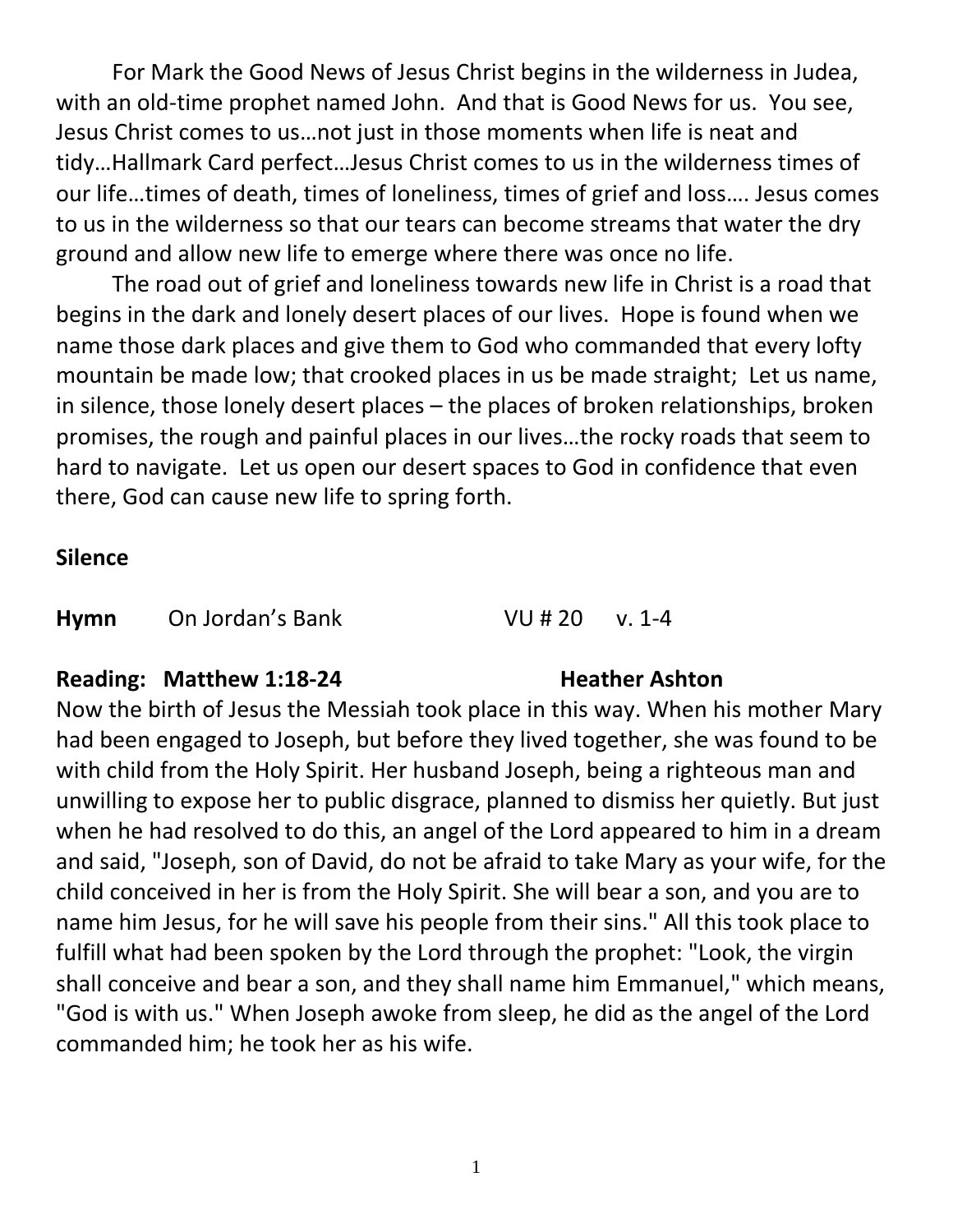# **Meditation**

The story of the first Christmas is not really a happy story, but a story about life in the real world. Mary of Nazareth is engaged to the carpenter Joseph, and discovers she is pregnant. It must have come as quite a shock to Joseph. It's not hard to imagine his disbelief. What had he done to deserve this? Not in his wildest dreams would he have imagined that his life would have taken such a turn. He doesn't know what to do or where to turn. All he knows is that he doesn't want Mary to suffer public disgrace, so he plans to quietly break the engagement. Broken dreams, broken promises and a broken heart are all that were left. I wonder if Joseph ever…in secret…ever felt like crying.

 This is not an easy time for this couple. Their country is under Roman occupation, and King Herod, who rules Palestine for the Romans, is known for his cruelty. Not exactly ideal conditions for bringing a child into the world! Yet, in the midst of their turmoil, God's messenger speaks to Joseph in a dream and tells him things will work out. That what seemed like a curse, would in fact be a blessing for Joseph and for others as well. And so, in silence, let us listen to God who promises to guide us through life's unexpected turns and to lead us to unexpected joy.

# **Silence**

**Hymn:** Lo How a Rose is Blooming (VU # 8)

# **Reading : Luke 2 : 27-35 Mary Slate**

Guided by the Spirit, Simeon came into the temple; and when the parents brought in the child Jesus, to do for him what was customary under the law, Simeon took him in his arms and praised God saying, "Master, now you are dismissing your servant in peace, according to your word, for my eyes have seen your salvation, which you have prepared in the presence of all peoples, a light for revelation to the Gentiles and for glory to your people Israel." And the child's father and mother were amazed at what was being said about him. Then Simeon blessed them and said to his mother Mary, "This child is destined for the falling and the rising of many in Israel, and to be a sign that will be opposed so that the inner thoughts of many will be revealed—and a sword will pierce your own soul too."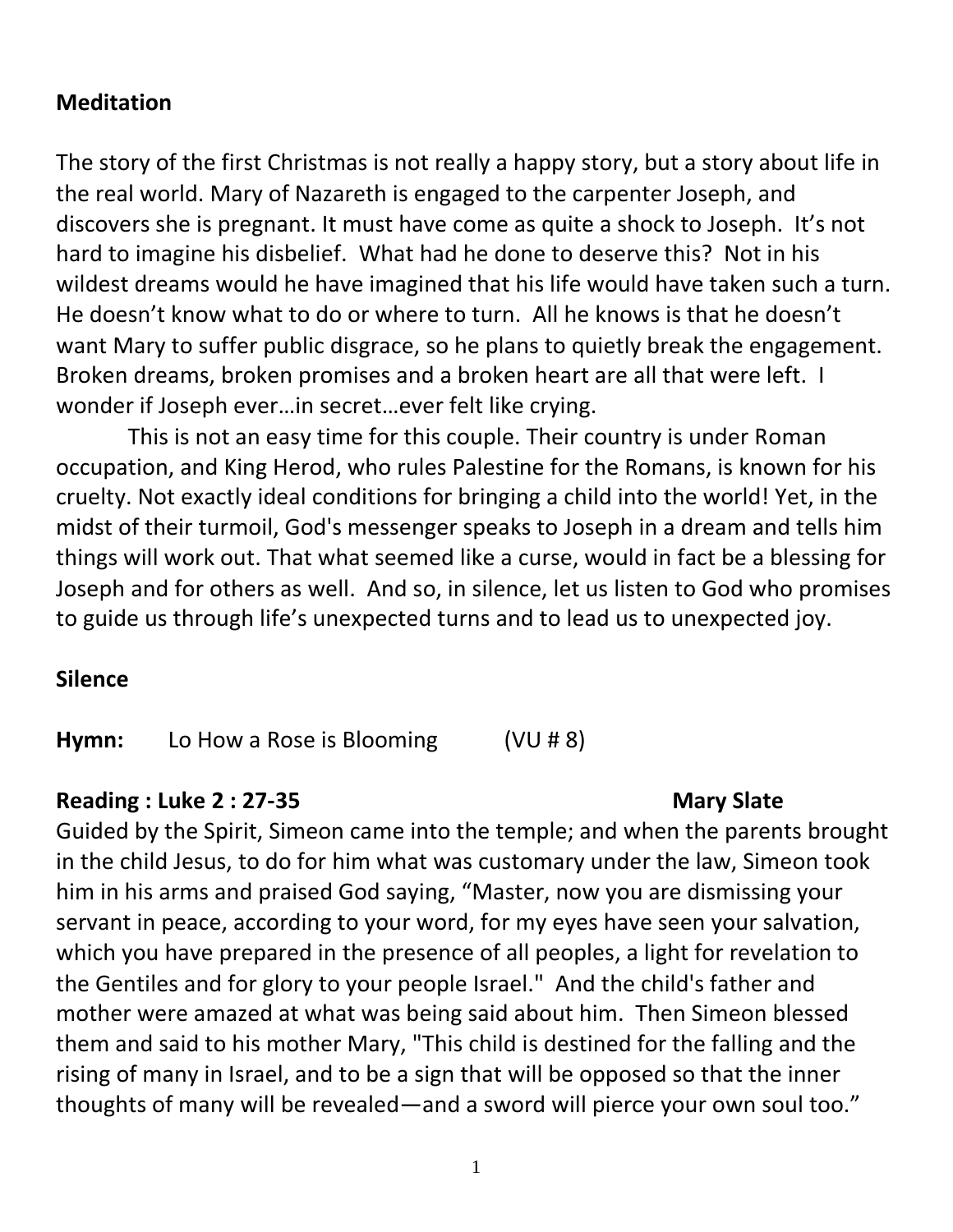# **Meditation**

It was Simeon who said these words to Mary. Simeon was an elder in the temple. When Mary and Joseph entered the temple, Simeon approached them and asked if he could hold the baby. Simeon recognised this baby as someone who would have great influence in the world. In fact, Simeon recognised this child as the Messiah, the Christ. It was after his wonderful blessing that Simeon turned to Mary and said, "This child will face great opposition. He will not be accepted by those who have the power to destroy him." This child will pay a heavy price for his goodness. And you, Mary, your hurt will be so profound, you will feel as though your heart were sliced through with a sharp sword.

Upon hearing Simeon's word's Mary must have felt has though someone had kicked her in the stomach, knocked the wind out of her and pulled the rug out from under her. Isn't that what it's like when devastating news is delivered?

Our Simeon announcements usually enter our lives abruptly and without warning. Simeon announcements come in the midst of life when everything may seem to be going reasonably well. They may come with a knock at the door or a phone call. Simeon announcements come in a doctor's diagnosis, or in the word's « I'm leaving you. », or "Your services are no longer needed." Simeon announcements evoke a range of responses: shock, fear, anger, sadness and tears. But in fact, Simeon is not a prophet of doom. Simeon brings Good News. What lies behind all Simeon Announcements is the Good News of Easter Sunday…Yes, this infant Jesus, whose birth we wait for and will celebrate, will be opposed. Violently opposed. He will suffer in mind, body and spirit…and he will die abandoned on a cross…the most excruciating and humiliating death imaginable for a first century Jew.

And because the child Jesus died on the cross…we have the assurance that however profound our suffering…in body, mind or spirit…we who put our trust in him and are united to him…we will share in new life beyond suffering… And so, may we go from here in peace at peace and may a tear of joy mingle in our tears of sadness…for our eyes too have seen the salvation that God has prepared in the presence of all people…

**Hymn:** We Cannot Measure How You Heal VU # 613, v. 1, 2, 3, 6. (Tune: VU 472)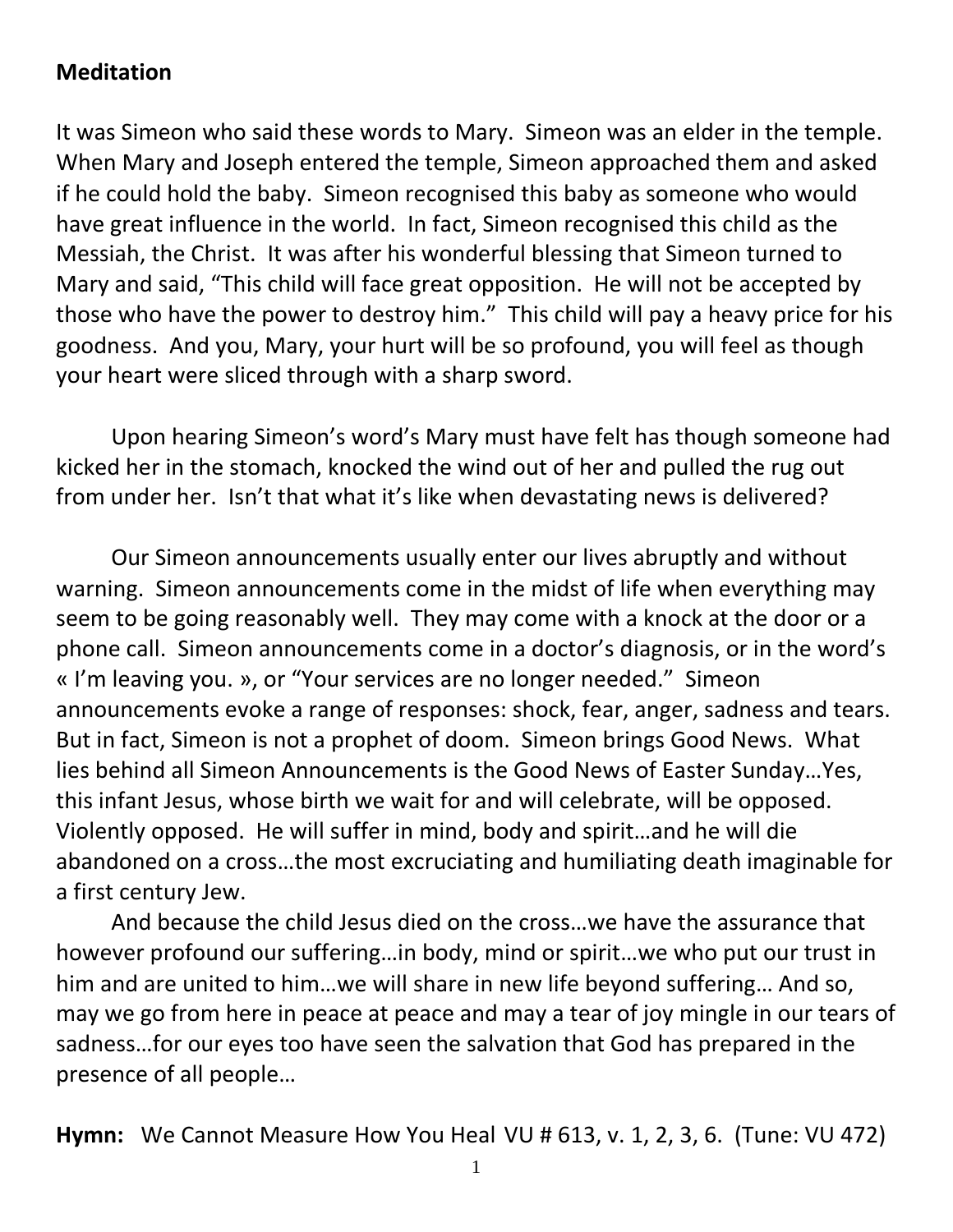# **We Respond to God's Word**

# **Offering our Tears and our Hopes to God**

*Choose one Christmas decoration that symbolizes your loss or struggles. Choose a second Christmas decoration that symbolizes God's healing presence. You are invited to place these two decorations together on your Christmas tree, or somewhere in your home to help you remember that even in the midst of our pain, God is with us.* 

# **Music** In the Bleak Midwinter **Alex Hyunh Do -** Flute

Indeed, it is to you, O God, that we lift our souls. It is for you we wait. As we gather here tonight, as we reflect on our lives and our circumstances, we acknowledge that we can not manage on our own…that some things are out of our control…that sometimes life just seems too vast and too complicated for us to understand all that is. Help us to be open to mystery… to the mystery of your healing and journeying presence among us.

# **Prayer**

**Tender God, your prophet Isaiah proclaimed:** 

**"Fear not, I am with you; be not dismayed, for I am your God". May our hearts be filled with gratitude for the gift of your great love, which never forgets us, never abandons us, and is with us always. May our hearts embrace the gift of: "Emmanuel" – "God with us" – in the struggles and joys of our lives.** 

**For this we offer you our praise and thanksgiving. Amen.** 

**\*Hymn: Infant Holy, Infant Lowly VU # 58** 

# **Blessing and Commissioning**

In the midst of this festive season, among the lights and celebrations, the sadness and the grief, the hustle and bustle, may we find time to draw a calming breath the calming Breath of God.